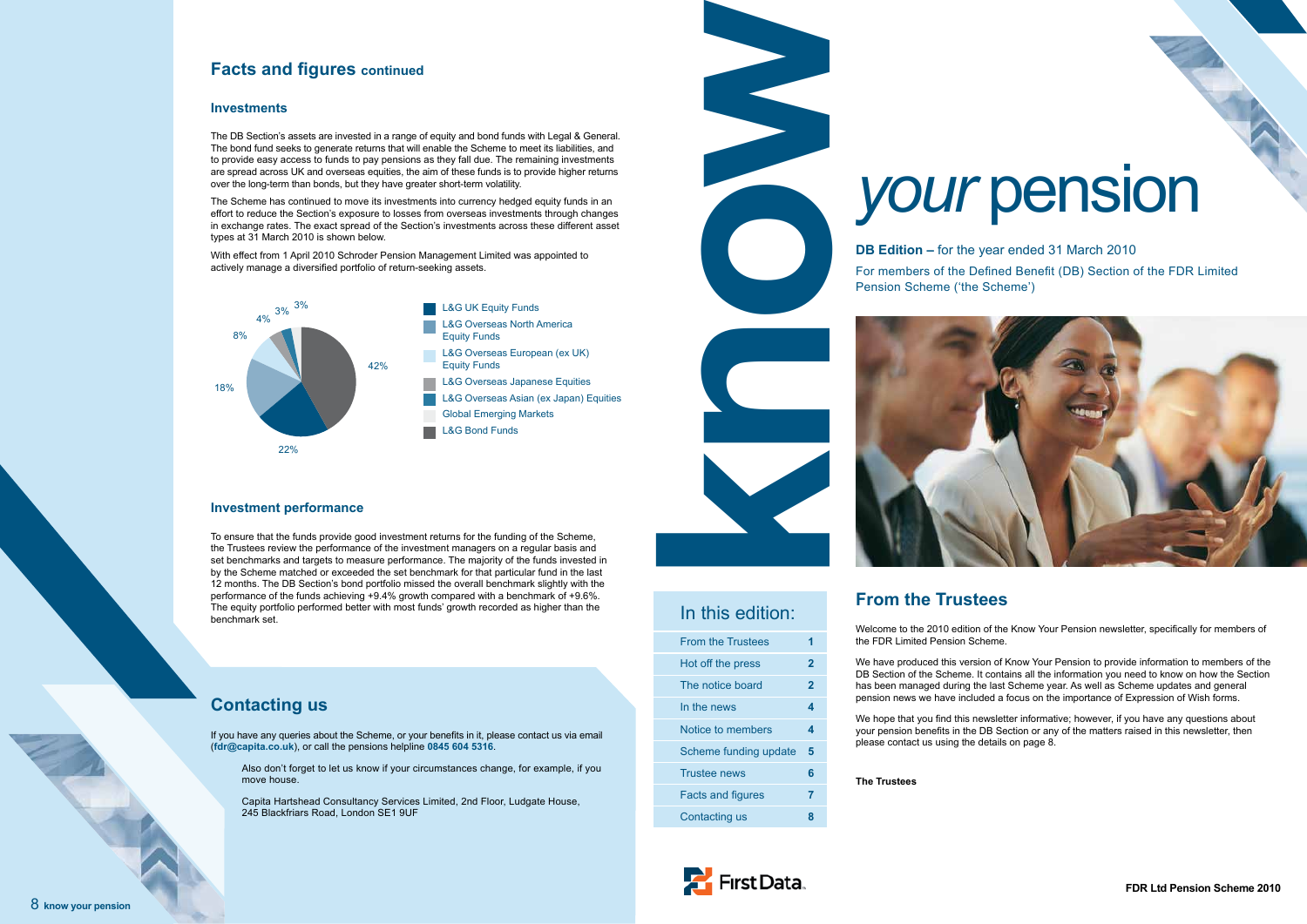

# **The notice board**

#### **Pension increases**

Each year, pensions in payment from the Scheme are increased to keep pace with inflation. Any pension that is in excess of the Guaranteed Minimum Pension (GMP) is currently linked to the change in the Retail Prices Index (RPI). The maximum increase that may be applied to any pension in excess of the GMP is 5%. This year the RPI decreased by 1.4%. As a result no increase was applied, although pensions were not reduced.

The GMP part of your pension was increased in line with statutory requirements separately from your main Scheme benefits. The GMP part of your pension is paid in respect of service before April 1997, when you were contracted-out of the Additional State Pension.

#### **Changes to Scheme investments**

The Trustees have carried out a restructure of the investments of the DB Section of the Scheme. The process began in March 2009 and changes have been phased in over the period to 1 June 2010. The exercise included the following:

- Currency hedging whereby much of the Scheme's Yen, Euro and Dollar exposure is hedged. The aim of this move is to reduce the Section's exposure to losses from overseas investments through changes in exchange rates.
- The reduction of the Scheme's exposure to UK equities and a corresponding increase in the investment of Scheme assets in overseas equities.
- The introduction of a second investment manager so that Legal & General continues to passively manage the domestic and overseas equities and bonds, and Schroder actively manages a diversified portfolio of return-seeking assets.
- A restructure of the bond portfolio so that it better matches the Scheme's liabilities and so reduces the Scheme's interest and inflation rate risk.



# **Hot off the press**

#### **Changes to pension tax relief**

The Trustees are currently reviewing the funds available via the Scheme's closed AVC arrangements; these arrangements were used by some of the members of the DB Section to top up their retirement benefits. The outcome of the review and any forthcoming changes will be announced in due course, and should be introduced in 2011. Until that time, no new funds will be made available via the arrangements.

The Government has announced changes to the way that pension contributions are taxed. Contributions to pension schemes receive tax relief to encourage saving for retirement. The Finance Act 2010 contained legislation that would reduce the amount of tax relief that those earning over £130,000 received. The new coalition Government has reviewed this legislation, as it was considered to be overly complex. The result of this review is that the Government now intends to reduce the Annual Allowance and repeal the legislation that was in the Finance Act 2010.

The Annual Allowance is the limit on the amount of pension that you can build up over a year and receive tax relief on. Currently you can contribute up to 100% of your earnings or the Annual Allowance (whichever is lower) to a pension scheme and receive tax relief on these contributions. Your benefits in the DB Section of the Scheme can also increase over the course of the year up to the amount of the Annual Allowance. The Annual Allowance is currently £255,000 for the 2010/11 tax year, but under the new proposals is due to be reduced to £50,000. This will only affect you if you are likely to either contribute more than £50,000 to your pension in a year, or expect the level of your DB benefits to increase by £50,000 over a year.

There is also a limit on the level of tax efficient pension rights that you can build up throughout your working lifetime. This limit is known as the Lifetime Allowance and, for the tax year 2010/11 is set at £1.8m. Similar to the Annual Allowance, any benefits built up in excess of the Lifetime Allowance will attract a tax charge. The Government also intends to reduce the Lifetime Allowance to £1.5m in April 2012 as part of their changes to the way pension savings are taxed.

## **Additional Voluntary Contribution (AVC) investment review**

#### **Focus on Expression of Wish forms**

The Trustees would like to remind you of the importance of completing and updating your Expression of Wish form. What would your responses be to the following questions:

- Have you completed an Expression of Wish form?
- Is your current form less than 2 years old?
- Are your personal circumstances the same now as when you last completed an Expression of Wish form?
- Are the directions in your will the same now as when you last completed an Expression of Wish form?

#### **If you have answered "No" to any of the above questions, you are advised to complete and submit a new Expression of Wish form as soon as possible.**

If you should die and a lump sum death benefit becomes payable, the Scheme Trustees have absolute discretion to decide who will receive this benefit. The Trustees' discretion ensures that the payment does not form part of the deceased member's estate and therefore is usually paid tax free.

Even though the benefits are paid at the discretion of the Trustees, the Trustees can take your wishes into consideration when deciding to whom to pay the benefits to. For this reason, it is important for the Scheme to hold an up-to-date Expression of Wish form for all active and deferred members. If you have reason to believe that the administrators do not hold an up-to-date form for you then you should complete one as soon as possible.

The Expression of Wish form is a key source for the Trustees in determining members' wishes in respect of any lump sum payment. It is much easier for Trustees to make an informed decision if they hold an accurate and current Expression of Wish form to aid them in their decision making process. Consider for a moment the Trustees' dilemma in the event of your death and faced with having either a form that has been held on file for many years and could be out of date or, worse, no form at all.

A form is enclosed in this newsletter and should be completed and sent to Andrew Smith, Capita Hartshead Consultancy Services Limited, 2nd Floor, Ludgate House, 245 Blackfriars Road, London, SE1 9UF.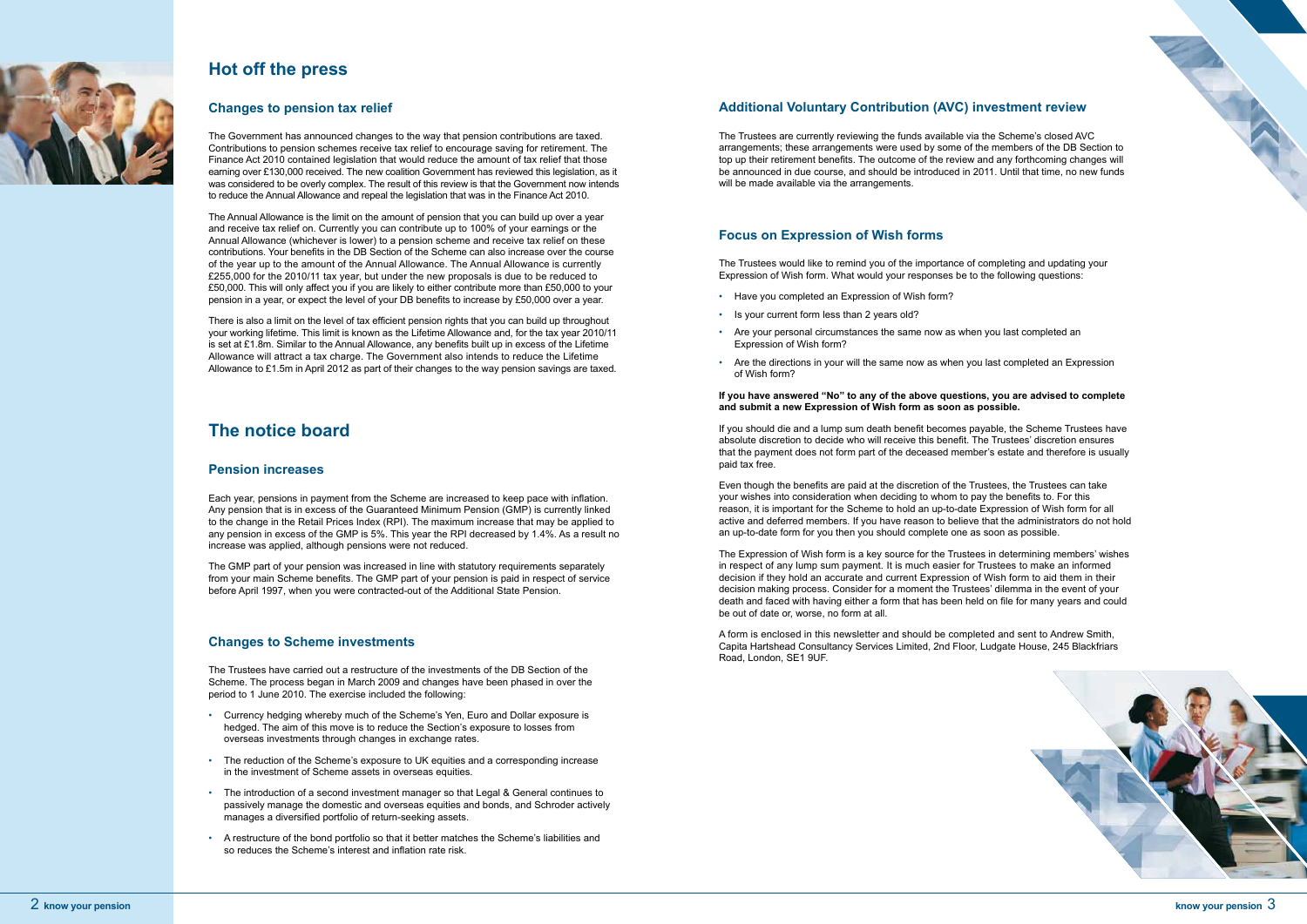#### **Changes to State Pension Age (SPA) and default retirement ages**

The State Pension Age (SPA) is currently increasing for both men and women. The SPA will gradually increase so that by 2020, both men and women will retire at age 66.

Further changes are expected with SPA set to rise to 68. This was expected to take place between 2024-2046 but the Government may speed up plans for future increases to SPA. Any changes to the SPA and the timetable for increasing it will require the approval of Parliament.

The Government is also considering extending SPA further, perhaps to 70 and beyond in the following decades. The age an individual can claim their State Pension will be determined by the year they are born. These changes mean that many will have to wait longer to receive a pension from the State.

The default retirement age of 65, where workers can be forced by employers to retire is also set to be abolished. The Government has proposed to phase out the default retirement age from April 2011. By October 2011 employers will no longer be able to rely on the default retirement age to justify removal of a worker under grounds of compulsory retirement. This does not mean that the normal retirement age for the Scheme will change.

#### **Auto-enrolment and NEST**

National Employment Savings Trust or NEST as it is more commonly known is the new name for personal accounts. NEST is scheduled to begin in October 2012, aiming to encourage more workers to save for their retirement. The reason for NEST is that an estimated 10 million people have little or no pension provision for when they retire, thus the introduction of NEST is aiming to reduce the number of people without adequate pension provision. This pension reform will affect many people throughout the UK and will change the way we think and save for our future retirement.

Auto-enrolment is being phased in from 2012 and will introduce the requirement that anyone earning over £7,475 a year will automatically be enrolled in their employer's chosen qualifying scheme. This will mean that if you are not already in a qualifying scheme, you would either automatically join a qualifying work-based scheme, or if your employer chose not to offer a work-based scheme, then you would join NEST.

The minimum contribution levels to be made into the chosen scheme are to be phased in between October 2012 and October 2017. This minimum contribution level will start as a 2% contribution with at least 1% coming from your employer. You will be able to opt out of any pension plan you are automatically enrolled into; however your employer may periodically re-enrol you, and again you may opt out if you wish.

As everyone will be automatically enrolled in a scheme it is up to your employer, at that time, to select which scheme you will be enrolled into. This may be an employer sponsored scheme or NEST, the Government sponsored scheme. For those currently employed by First Data, the Employer is carefully considering the implications of these proposals on the Scheme and will communicate with members closer to the time.

# **Notice to members**

The Scheme's Trust Deed and Rules have always contained the power to allow assets to be paid, subject to stringent statutory conditions, back to the Principal Employer in certain, very limited, situations. The Trustees would like to ensure that this power can be exercised in the future should it be appropriate to do so. This power can be seen by the Employer as a "safety valve" in case they over-fund the Scheme. Without a power for the Trustees to pay a surplus to the Employer, the Employer might decide to be more cautious in their funding of the Scheme. The Pensions Regulator has also suggested, in general guidance, that preserving a power to pay surplus to an employer "may be in the interest of the Scheme members because employers may agree to higher scheme funding objectives, or more prudent assumptions in the knowledge that, where investments perform better than expected and extra funds are generated, they may be accessed by the employer."



## **In the news**

A full valuation of the Scheme is currently underway as at 31 March 2010. Under the Scheme Funding Requirements as set out in the Pensions Act 2004, the Scheme is required to undertake an actuarial valuation once every three years. The last valuation was carried out with an effective date of 31 March 2007.

The actuarial valuation is a review of the financial position of the Scheme at the valuation date. The Scheme's actuary calculates the level of assets the Scheme will need to pay the accrued benefits (these are the benefits that members have accumulated up to the valuation date). If the assets of the Scheme are above this amount then the Scheme is considered to be in surplus, if the assets are below this amount then the Scheme has a shortfall. It is common for schemes today to have a shortfall given the tough economic climate.

The Trustees are responsible for setting the valuation assumptions, which they consult the Employer on, after taking professional advice.

The last full actuarial valuation was completed at 31 March 2007. The result of that valuation for the Scheme was:

We are notifying you of this position now because Section 251 of the Pensions Act 2004 requires the Trustees to pass a resolution in order to retain the rule that allows them to pay surplus Scheme assets to the Employer in certain circumstances. The Trustees are legally required to notify you in writing at least three months before passing such a resolution.

Please note that no new power is being introduced and no payment to the Employer is currently proposed or anticipated. The purpose of the resolution is to comply with a legislative requirement that must be met in order to retain a power already provided under the Scheme Rules. As such, payment of funds to the Employer remains subject to the relevant restrictions set out in those Rules and legislation. Your entitlement to benefits under the Scheme will not be affected in any way, and you are not required to take any action as a result of this notice.

Should you require further information concerning the proposed resolution please do get in touch. Contact details are listed on the last page of this newsletter.

# **Scheme funding update**

|                                          | Em  |
|------------------------------------------|-----|
| Total value of the benefits earned       | 372 |
| Market value of the assets held          | 238 |
| <b>Deficit</b>                           | 134 |
| Funding level (assets/value of benefits) | 64% |
|                                          |     |

The deficit is expected to be met by a combination of investment returns on the assets of the Scheme and special contributions paid by FDR Limited (known as deficiency contributions). These contributions combined with the investment returns were expected to clear the deficit by 31 March 2018. Following the closure of the DB Section of the Scheme on 30 June 2009, FDR and members have ceased paying contributions in respect of future accruals, but FDR continues to pay the required deficiency contributions. In the last Scheme year FDR have made the required £19.0 million of deficiency contributions. The Employer has also agreed to pay extra contributions of £1 million a year until the 31 March 2010 valuation has been completed.

Once the full valuation is completed the Employer contributions will be revised to address any changes in the shortfall. The results of the valuation will be communicated to members once complete.